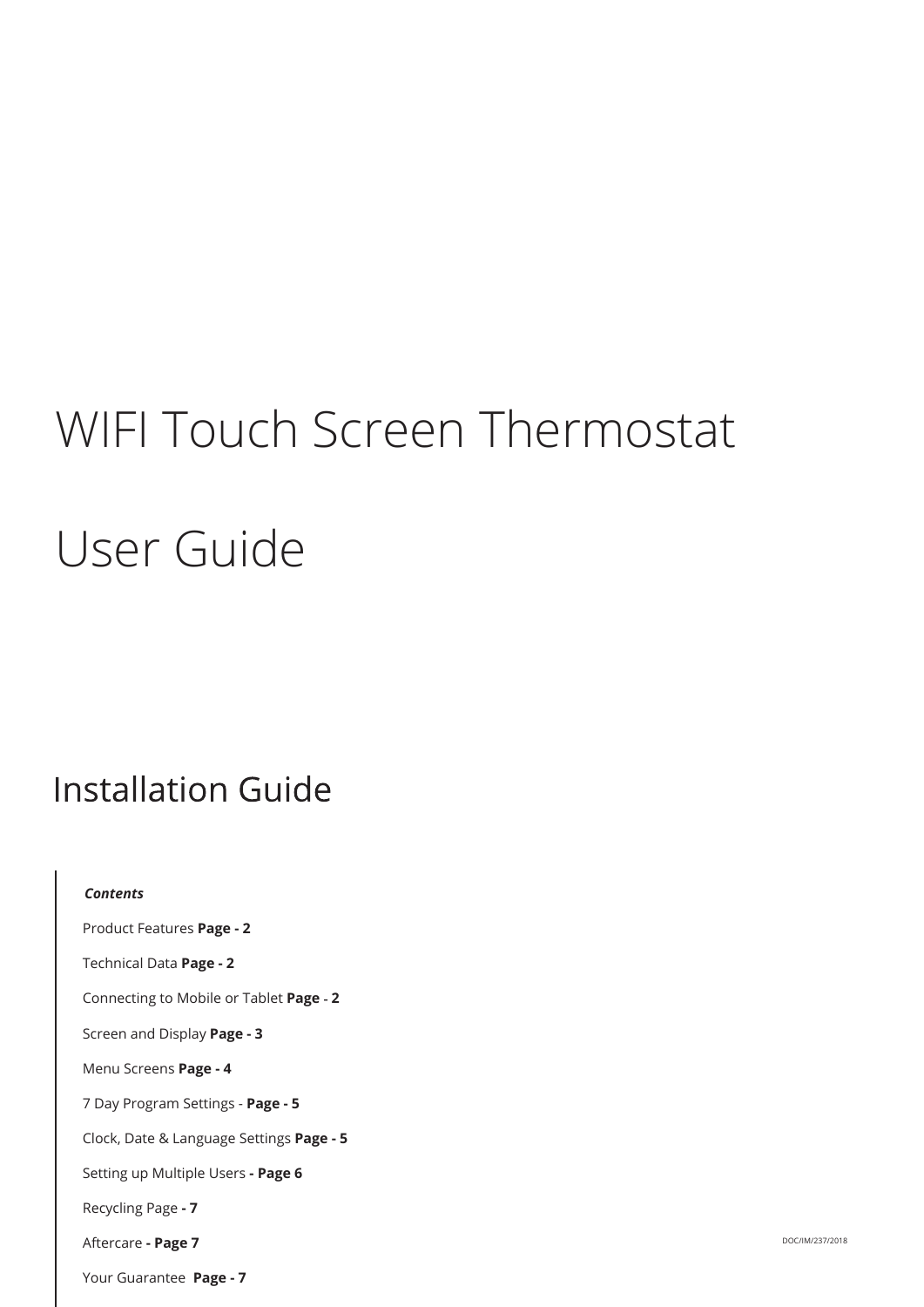#### Product Features

- WIFI Control, Support both IOS & Android
- 4.3 inch colour touch screen
- Suitable for all electric heating up to 16 Amp max
- Economy Mode, manual mode & programmable Mode selection
- 7 day Programmable
- Over-heating Protection
- Multi-langauge select
- Open window detection
- CE, ROHS certificate

### Technical Data

| Voltage             | 230V, 50/60Hz      | Backlight               | Color                                |
|---------------------|--------------------|-------------------------|--------------------------------------|
| <b>Load Current</b> | 16A                | Sensor                  | NTC3950, 10Kohms at $25^{\circ}$ C   |
| Temp. Setting Range | $5 - 35^{\circ}$ C | Accuracy                | $\pm$ 0.5°C                          |
| Ambient             | $0 - 50^{\circ}$ C | <b>Protection Class</b> | IP <sub>30</sub>                     |
| Relative Humidity   | 85%                | Housing                 | ABS to UL94-5 fire retardant plastic |

### Connecting to Mobile or Tablet

- 1. Scan the QR code or search for the "Smart Life" APP in the Google Play store or Apple Store.
- 2. Ensure your smart phone is connected to your home WIFI network
- 3. Install the Smart Life APP and register account
- 4. Press the WIFI symbol  $\leq$  on the top of the thermostat screen and hold for 3 seconds
- 5. Press the WIFI symbol 8 to make the thermostat searchable
- 6. Add the device by pressing the + button in the top right corner of the App
- 7. Select "Small Home Appliances" from the left menu
- 8. Select " Thermostat" from the list of appliances
- 9. Select "Confirm indicator rapidly blink" on the App and add WIFI password when prompted
- 10. Wait a moment until the connection is complete
- 11. Wifi connection success
- 12. Return to the main screen

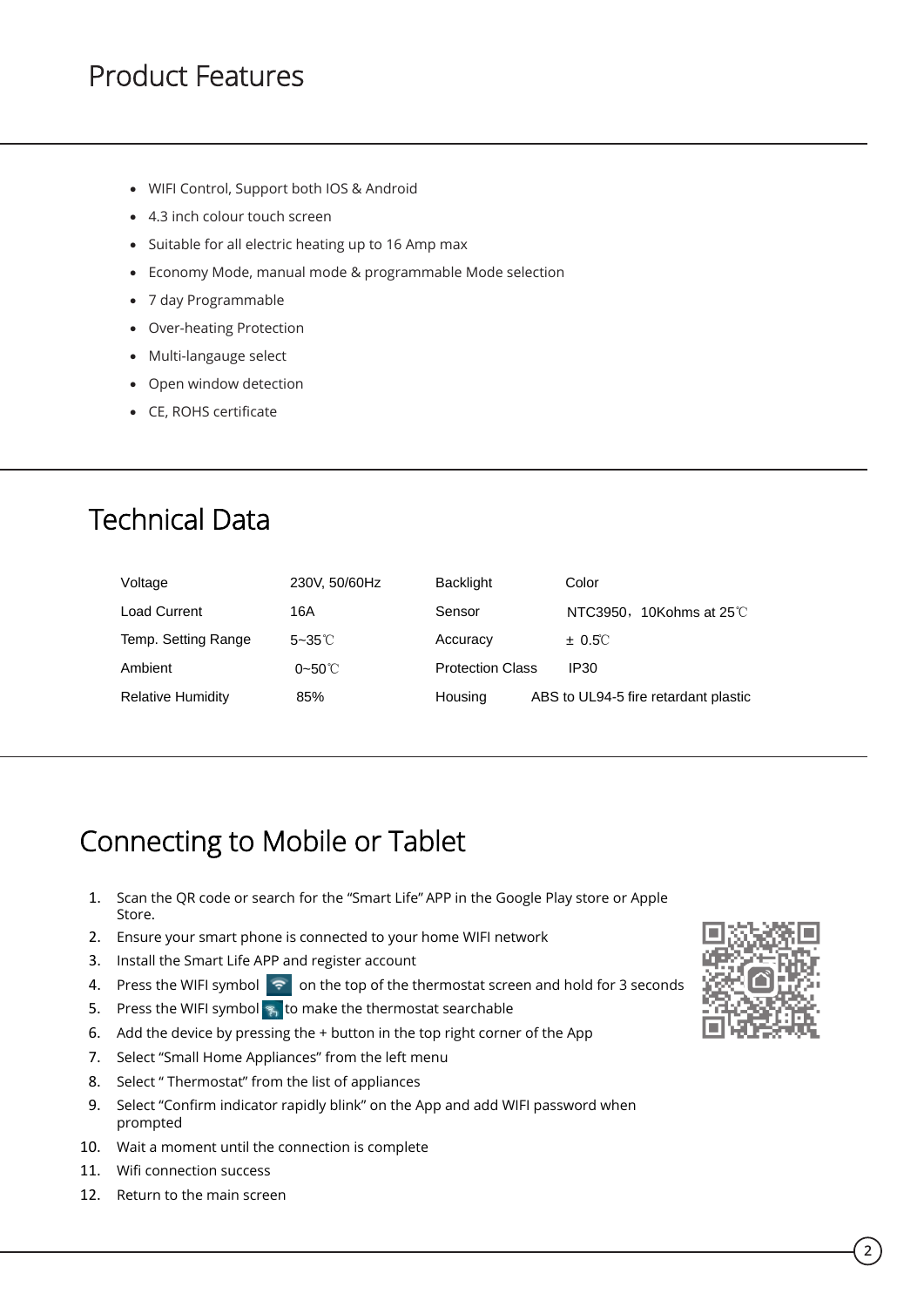### Screen and Display

#### **Home Screen**





### Parameter Setting



◆ Long press to enter parameter setting

**3**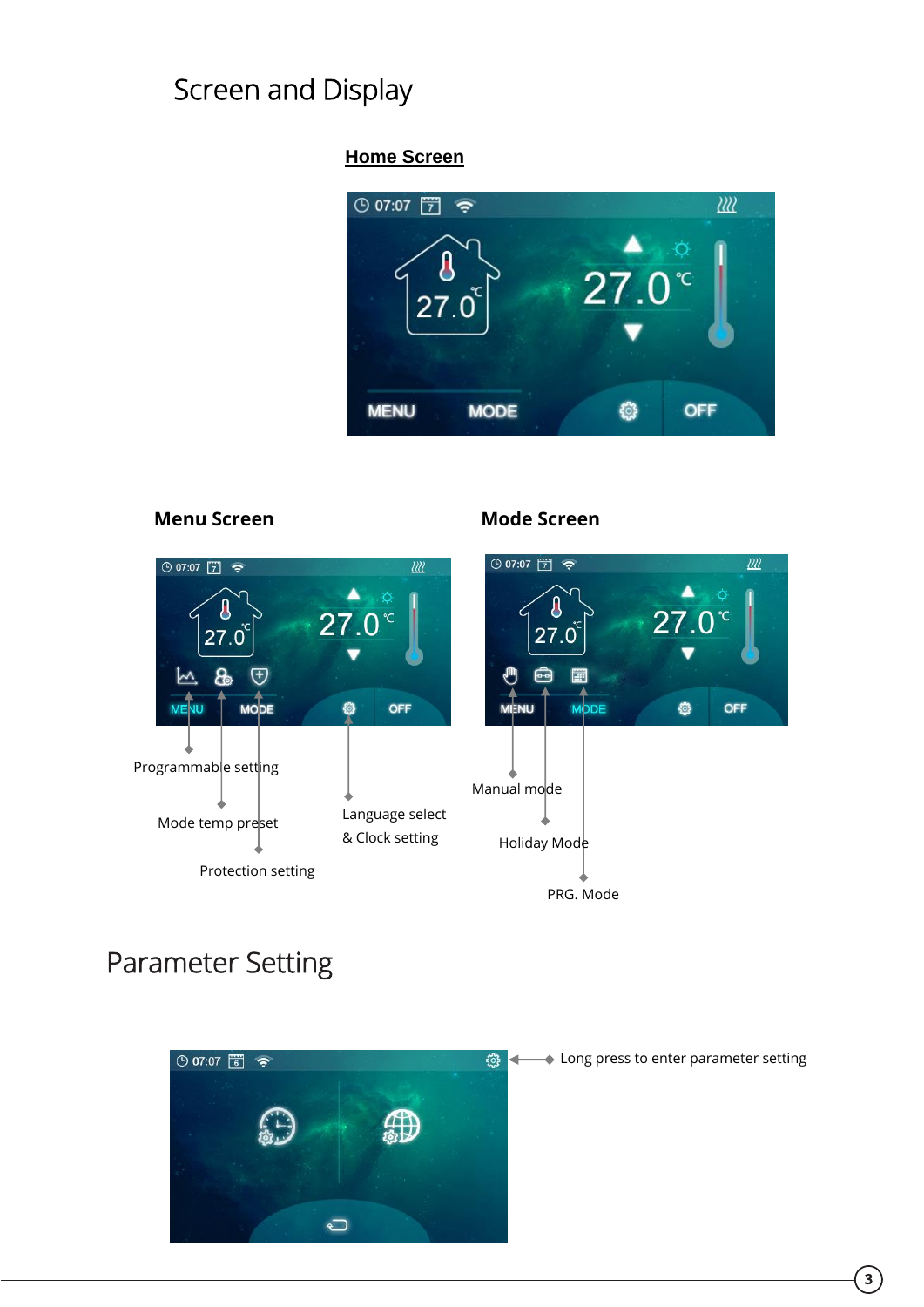#### Menu Screen

IM Icon - 7 day timer settings, see '7 Day Timer Settings' for setup information **I**con - Manual/holiday settings

-  $\bullet$  Icon - Set manual On/Off temperature

- Icon Set holiday mode temperature
- Icon Set min/max protection temperatures, these are factory set at 5°C and 55°C

Once above have been changed press the tick to save the settings, and return icon to return to main screen

#### Mode Screen

**I** Icon - Set on manual mode Icon - Set on holiday mode Icon - Set on 7 day program mode

#### Parameter Settings

| Menu | <b>Description</b>             | Range                                   | <b>Default Value</b> |
|------|--------------------------------|-----------------------------------------|----------------------|
| 01   | Temp Calibration               | $-10$ °C $-10$ °C                       | 0                    |
| 02   | Setting Temp Max.              | 0 °C ~35 °C                             | $35^{\circ}$ C       |
| 03   | Setting Temp Min.              | 0 °C ~35 °C                             | $5^{\circ}$ C        |
| 04   | Dead Zone                      | $0^{\circ}$ C ~3 $^{\circ}$ C           | $0^{\circ}$ C        |
| 05   | NTC Select(Internal, External) | $I$ only, E only, $I \& E$ , $I$ or $E$ | 1 & E                |
| 06   | Relay Output                   | Normal(NO); Inverted(NC)                | NO.                  |
| 07   | Min Brightness                 | $2 - 100$                               | 35                   |
| 08   | <b>Backlight Time</b>          | $15 - 125$                              | 30                   |
| 09   | Reset                          | Press right/confirm/reseting            | Press right          |
|      |                                |                                         |                      |

Software version no. 3148-01-01

**4**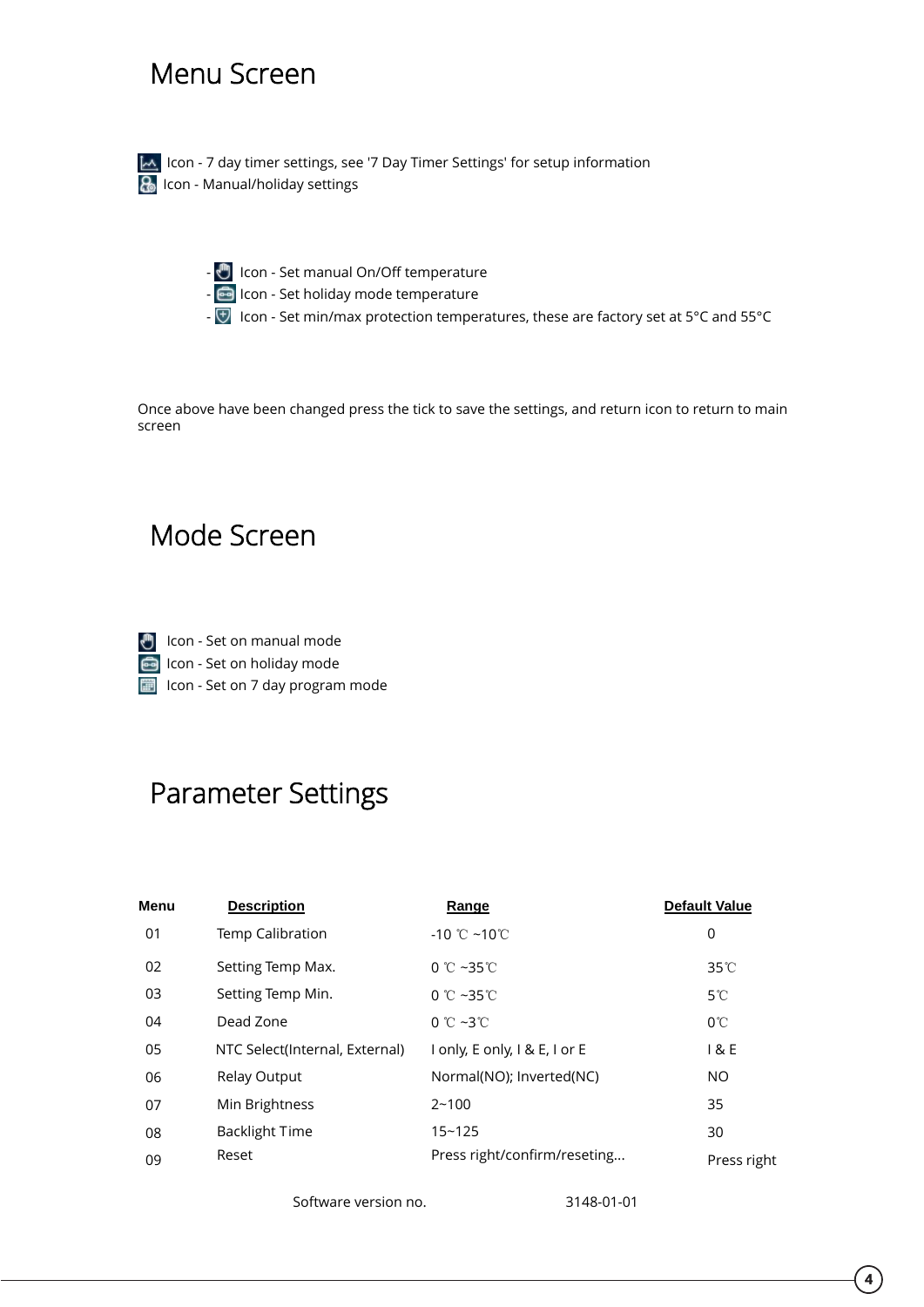#### 7 days Program Setting

Press Menu, then press  $\left\Vert \mathcal{M}\right\Vert$ , the weekly schedule will show on the display Fig. 1

To set the schedule press **to display time/temp set screen**, Fig. 2 for day 1

Use the up/down arrows to set time on/off and temperature required, there are two time zone settings per day

Once complete press the  $\vee$  to save the settings

Press  $\bigcirc$  to return to the main schedule page and repeat for all days





#### Clock, Date & Language Settings



The time and day will automatically set one WIFI connection has been established

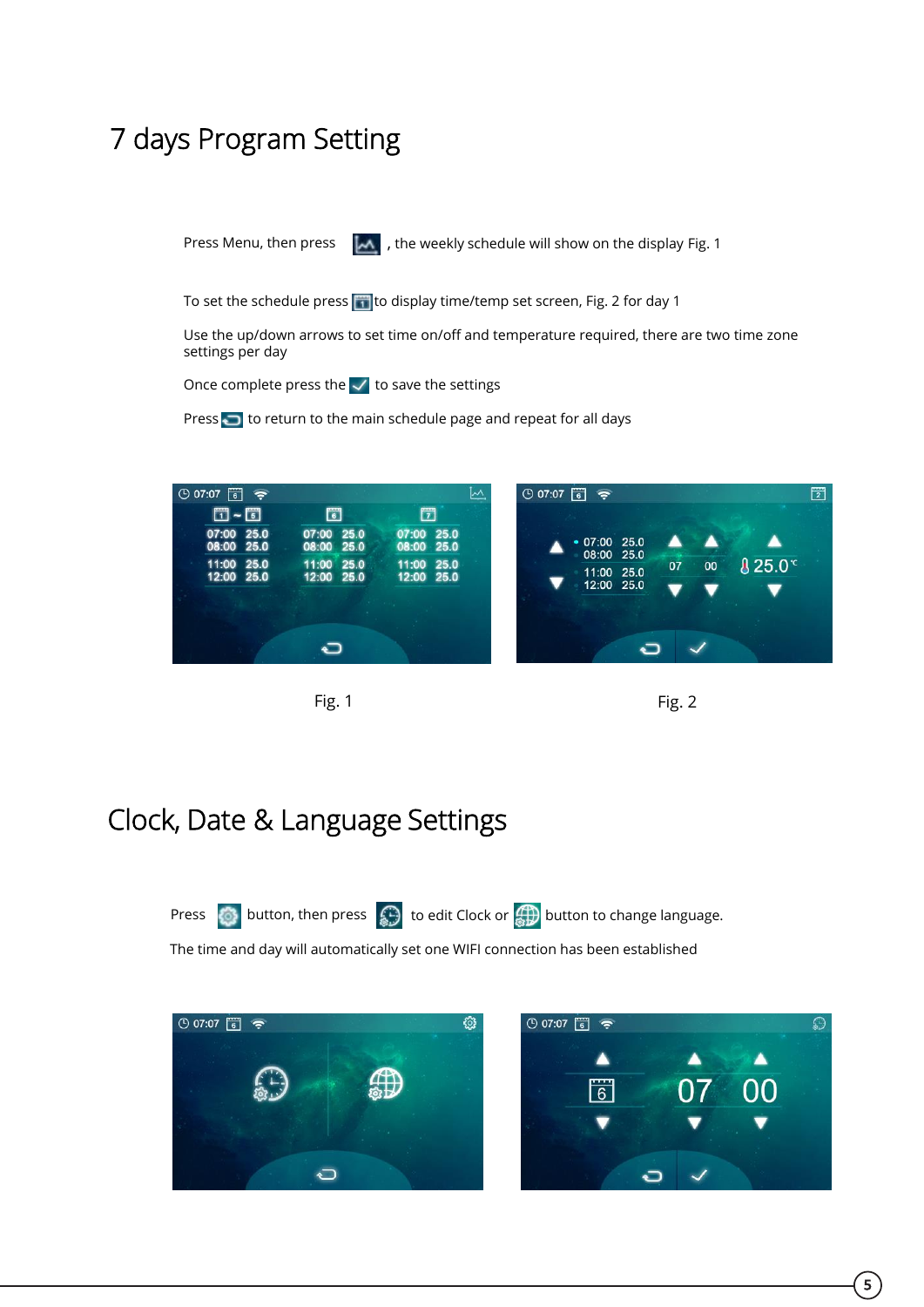#### Setting up Multiple Users

If multiple users are required to operate the system you will need to set up a family group and add each member within the App

- 1. Open the Smart Life App
- 2. Select 'Me' in the bottom right corner
- 3. Select 'Family Management', select 'And Family' and fill in the family name, this can be anything you would like to call your group, for example 'Smith Family' you can also select a location if needed and select which rooms will be available.
- 4. Click Done in the top right and then Done again to complete adding a family Group

Adding a Member to Family Group

- 1. From the 'Family Management' screen select the family group you would like to add to and select 'Add Member''
- 2. Enter the family members name and either their email or phone number they used to register in the Smart Life App, the family member must have downloaded the Smat Life App and registered
- 3. You can also set the family member as an administrator from this screen which will give them access to change the thermostat temp etc.
- 4. Click 'Done'
- 5. The family member can now add the device, follow steps 4 11 in the 'Connecting to Mobile or Tablet' on page 2.
- 6. Each member will need to be in the same group to operate the thermostat, the group can be selected from the drop down on the main screen.